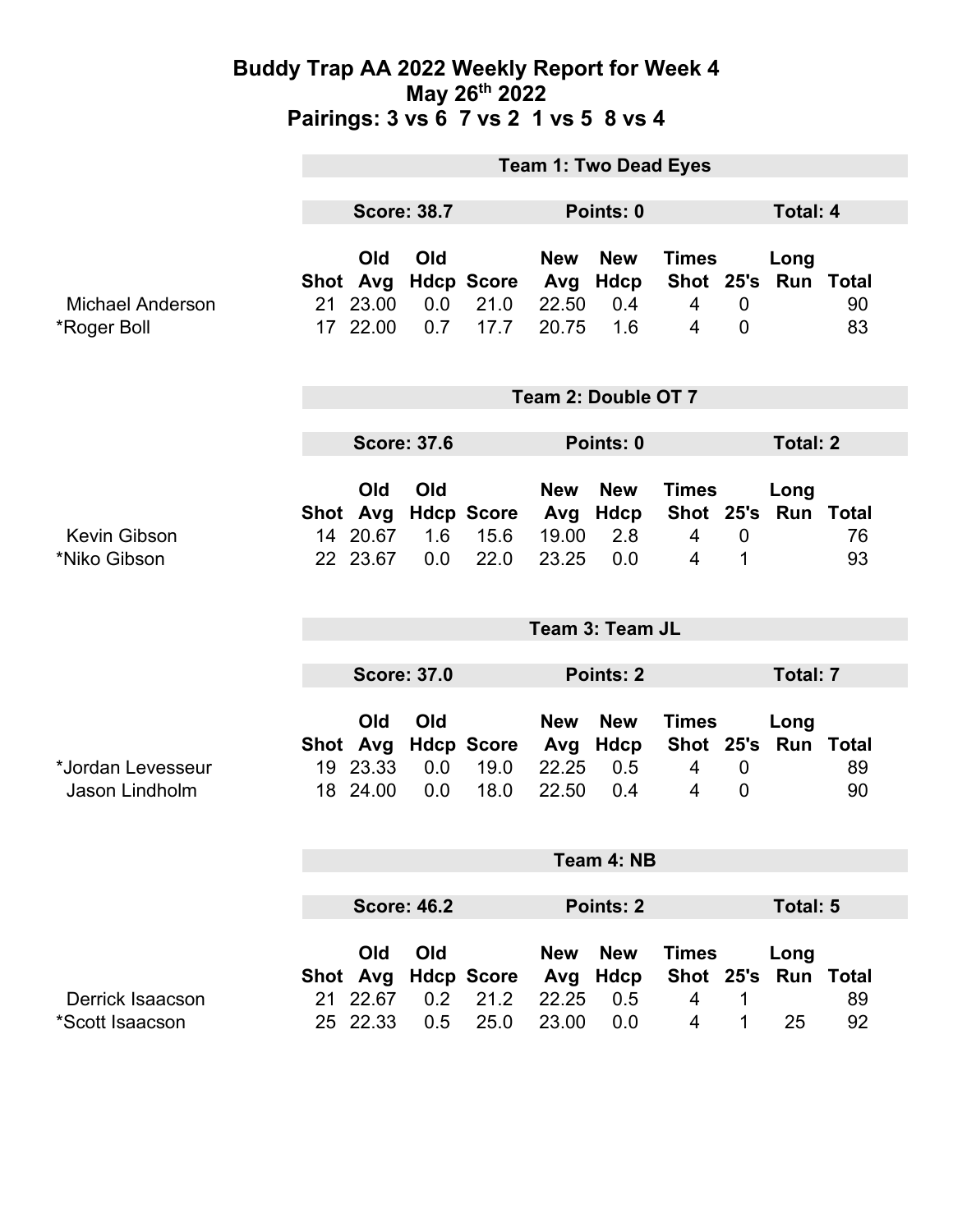|                                    | <b>Team 5: D-Squared</b>                           |                                         |                   |                                   |                                     |                                  |                                     |                               |                             |          |
|------------------------------------|----------------------------------------------------|-----------------------------------------|-------------------|-----------------------------------|-------------------------------------|----------------------------------|-------------------------------------|-------------------------------|-----------------------------|----------|
|                                    | <b>Score: 45.0</b>                                 |                                         |                   | Points: 2                         |                                     |                                  |                                     | <b>Total: 6</b>               |                             |          |
| Dan Lahlum<br>*Daniel Lahlum       |                                                    | Old<br>Shot Avg<br>23 21.33<br>22 23.67 | Old<br>1.2<br>0.0 | <b>Hdcp Score</b><br>23.0<br>22.0 | <b>New</b><br>Avg<br>21.75<br>23.25 | <b>New</b><br>Hdcp<br>0.9<br>0.0 | <b>Times</b><br>$\overline{4}$<br>4 | $\overline{0}$<br>1           | Long<br>Shot 25's Run Total | 87<br>93 |
|                                    | <b>Team 6: Felten</b>                              |                                         |                   |                                   |                                     |                                  |                                     |                               |                             |          |
|                                    | <b>Score: 30.0</b>                                 |                                         |                   |                                   | Points: 0                           |                                  |                                     | <b>Total: 4</b>               |                             |          |
| *Chris Chris<br><b>Susan Susan</b> |                                                    | Old<br>Shot Avg<br>24.00<br>19.67       | Old<br>0.0<br>2.3 | <b>Hdcp Score</b>                 | <b>New</b><br>Avg<br>24.00<br>19.67 | <b>New</b><br>Hdcp<br>0.0<br>2.3 | <b>Times</b><br>3<br>3              | $\mathbf 0$<br>$\overline{0}$ | Long<br>Shot 25's Run Total | 72<br>59 |
|                                    | Team 7: J's Breakin Clays                          |                                         |                   |                                   |                                     |                                  |                                     |                               |                             |          |
|                                    | <b>Score: 39.9</b>                                 |                                         |                   |                                   | <b>Points: 2</b>                    |                                  |                                     |                               | <b>Total: 4</b>             |          |
| *John Haussner<br>Jordan Haussner  |                                                    | Old<br>Shot Avg<br>22 23.67<br>16 20.33 | Old<br>0.0<br>1.9 | <b>Hdcp Score</b><br>22.0<br>17.9 | <b>New</b><br>Avg<br>23.25<br>19.25 | <b>New</b><br>Hdcp<br>0.0<br>2.6 | <b>Times</b><br>4<br>4              | 1<br>$\overline{0}$           | Long<br>Shot 25's Run Total | 93<br>77 |
|                                    | Team 8: League average                             |                                         |                   |                                   |                                     |                                  |                                     |                               |                             |          |
|                                    | <b>Score: 39.2</b><br>Points: 0<br><b>Total: 0</b> |                                         |                   |                                   |                                     |                                  |                                     |                               |                             |          |
|                                    |                                                    | Old                                     | Old               | Shot Avg Hdcp Score Avg Hdcp      | <b>New</b>                          | <b>New</b>                       | <b>Times</b><br>$\mathbf 0$         | $\overline{\mathbf{0}}$       | Long<br>Shot 25's Run Total | 0        |

Super Shooters: Scott Isaacson 25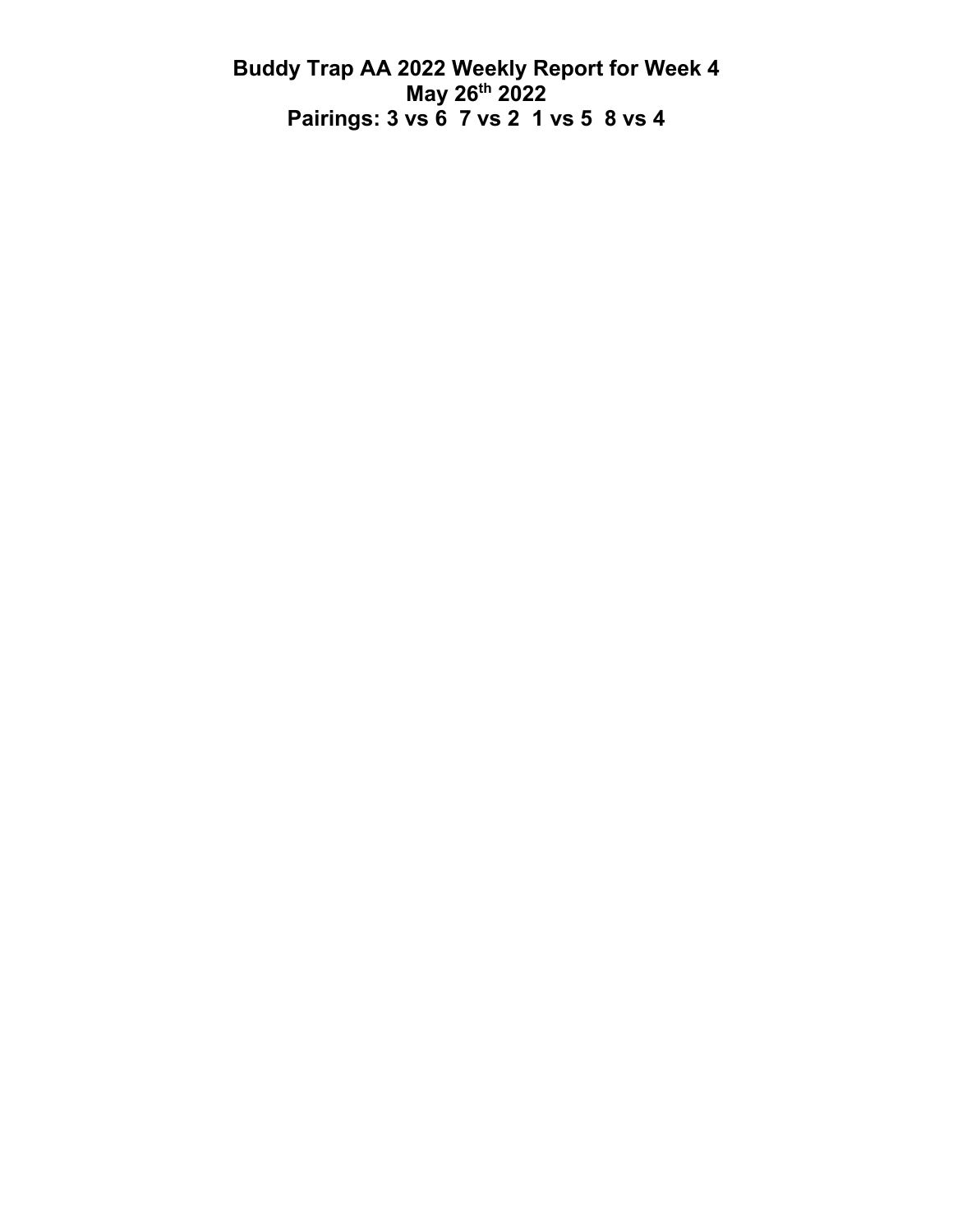# **Buddy Trap AA 2022 Team Standings through week 4**

| Team 3 | <b>Team JL</b>           | 7.0 |
|--------|--------------------------|-----|
| Team 5 | <b>D-Squared</b>         | 6.0 |
| Team 4 | <b>NB</b>                | 5.0 |
| Team 7 | <b>J's Breakin Clays</b> | 4.0 |
| Team 6 | <b>Felten</b>            | 4.0 |
| Team 1 | <b>Two Dead Eyes</b>     | 4.0 |
| Team 2 | Double OT 7              | 2.0 |
| Team 8 | League average           | 0.0 |
|        |                          |     |